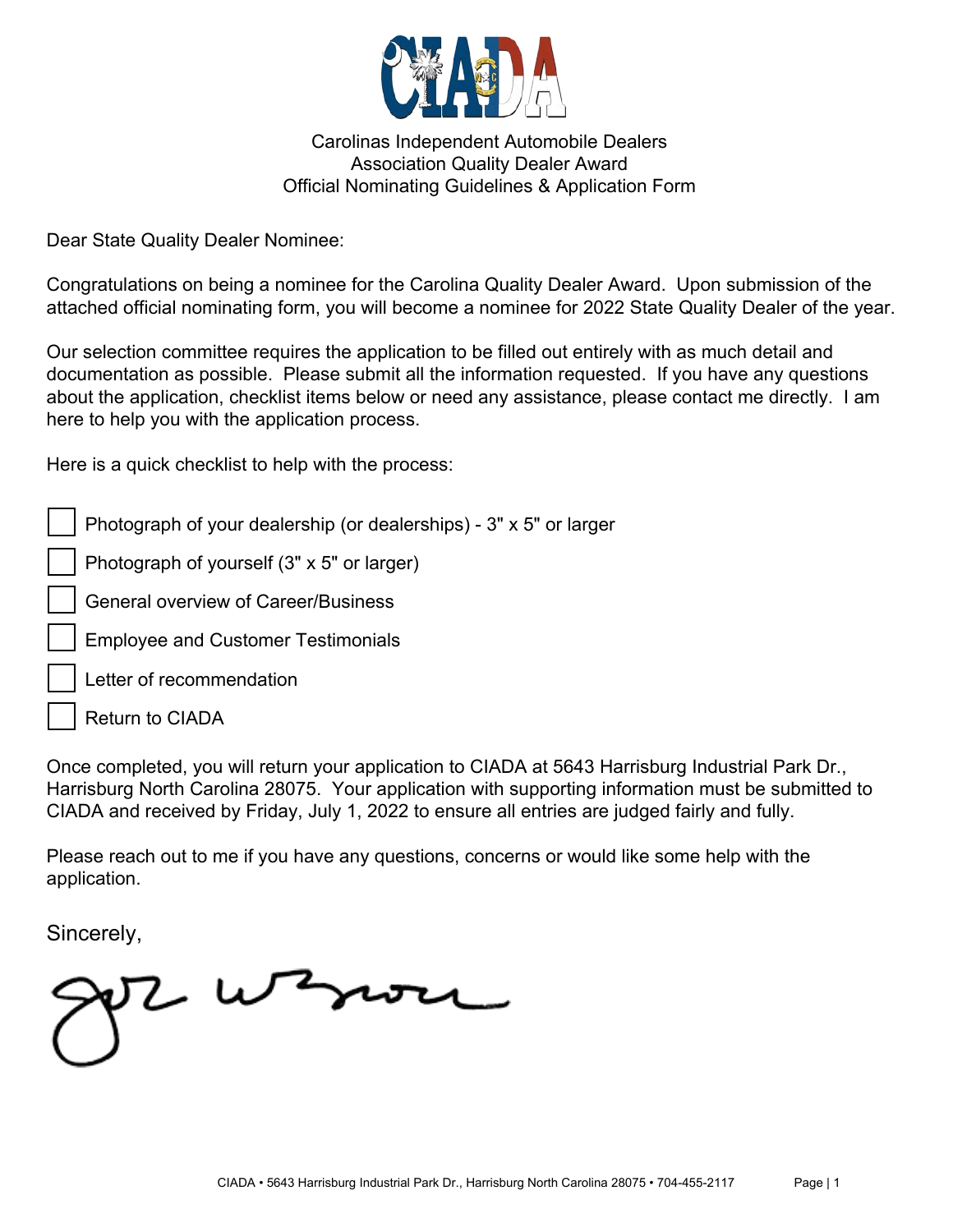| <b>CIADA Independent Automobile Dealers Association Quality</b><br><b>Dealer Award</b><br><b>Official Nominating Application Form</b>                                                                                                |        |  |
|--------------------------------------------------------------------------------------------------------------------------------------------------------------------------------------------------------------------------------------|--------|--|
| Sponsoring Member <u>Constantine and the set of the set of the set of the set of the set of the set of the set of the set of the set of the set of the set of the set of the set of the set of the set of the set of the set of </u> |        |  |
| Nominee's Full Name                                                                                                                                                                                                                  |        |  |
|                                                                                                                                                                                                                                      |        |  |
|                                                                                                                                                                                                                                      |        |  |
|                                                                                                                                                                                                                                      |        |  |
|                                                                                                                                                                                                                                      |        |  |
|                                                                                                                                                                                                                                      |        |  |
| City, ST & Zip                                                                                                                                                                                                                       |        |  |
| <b>Phone Numbers</b>                                                                                                                                                                                                                 | Mobile |  |
| City, ST & Zip                                                                                                                                                                                                                       |        |  |
|                                                                                                                                                                                                                                      |        |  |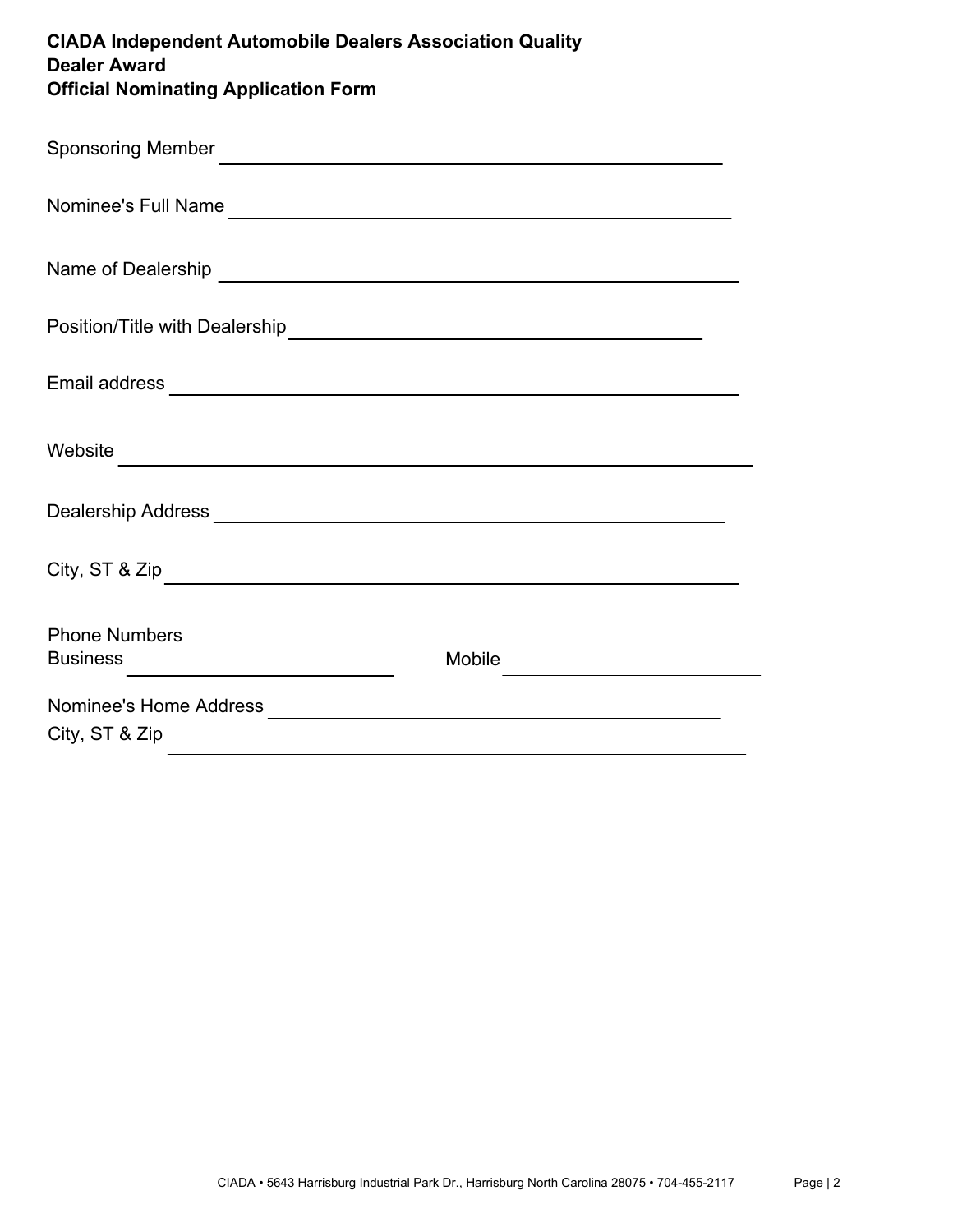**Biographical Information** (Please enclose photograph -3" x 5" or larger)

Place of Birth

⅂

| Education and/or Military Service history |  |  |
|-------------------------------------------|--|--|
|-------------------------------------------|--|--|

Г

| Single $\Box$<br>Married<br>Widowed<br>Divorced      |  |  |
|------------------------------------------------------|--|--|
| Spouse's Name                                        |  |  |
| Child's/Children's names(s) & ages(s), if applicable |  |  |
|                                                      |  |  |
|                                                      |  |  |
|                                                      |  |  |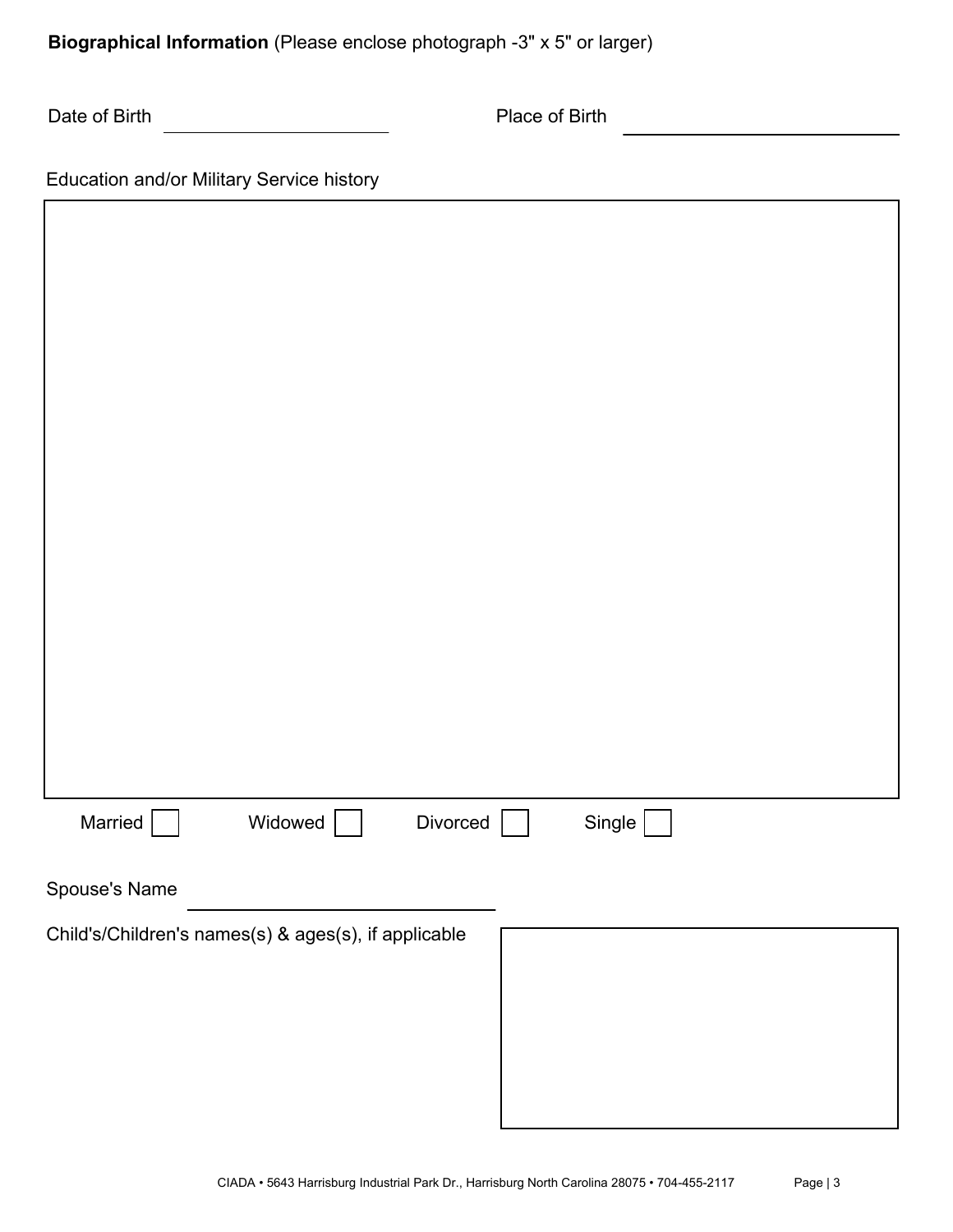# **Automotive Career (please feel free to include any additional attachments or testimonials)**

When, where, & how you started in automotive business

Special facts of interest relating to your automotive career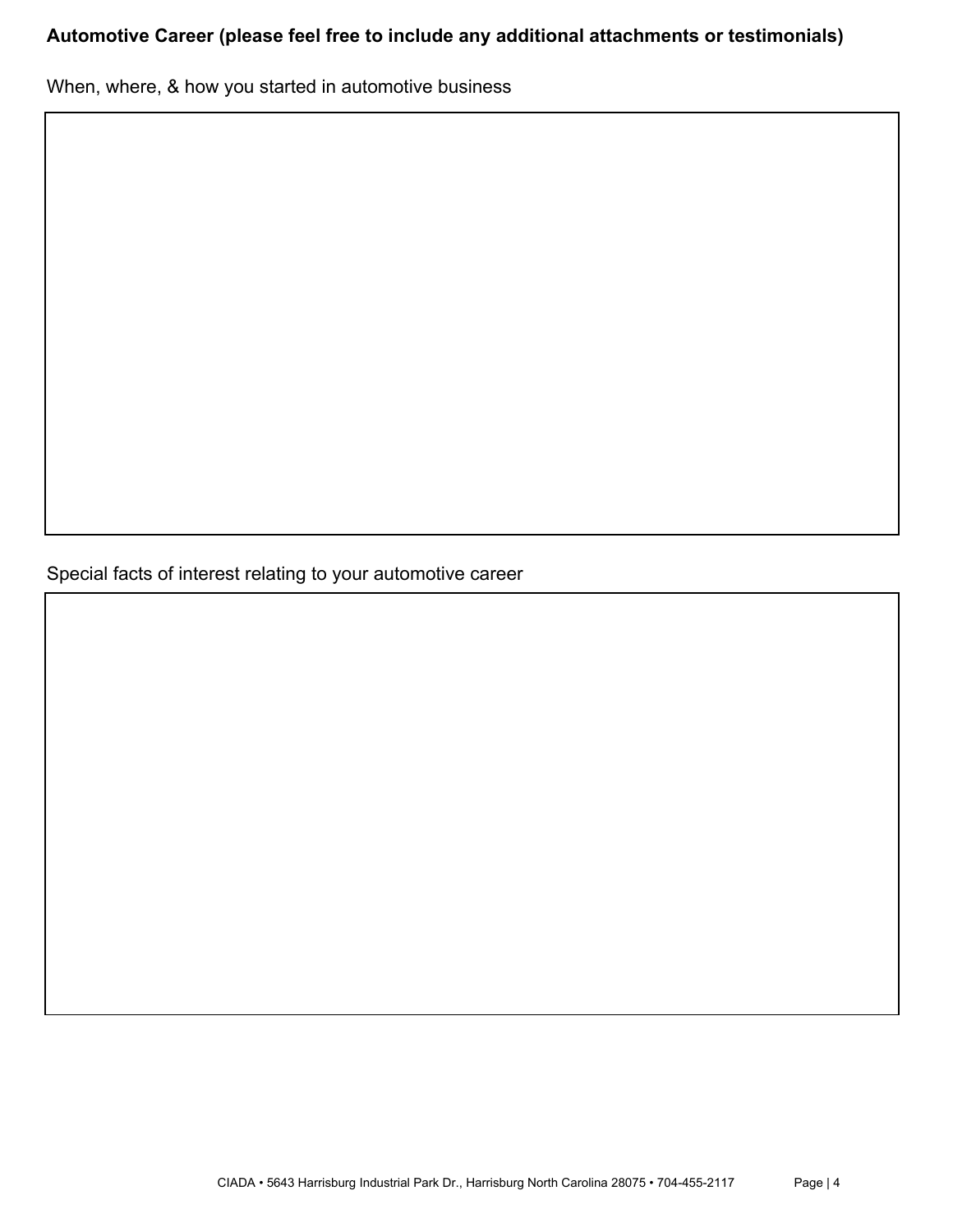## **Dealership History (please feel free to include any additional attachments or testimonials)**

Please enclose photograph of dealership - 3" x 5" or larger)

Year dealership founded

History of dealership (if more than one dealership is involved, please attach same information for all dealerships)

| Are you currently active in your dealership?                                      |                                    | Part time<br>Full time |  |  |
|-----------------------------------------------------------------------------------|------------------------------------|------------------------|--|--|
| Wholesale<br>Retail<br>Is your dealership a retail business or wholesale business |                                    |                        |  |  |
| What percent of your sales are retail and what percentage is wholesale?           |                                    |                        |  |  |
| Retail                                                                            | Wholesale                          |                        |  |  |
| \$                                                                                | Average yearly retail dollar sales |                        |  |  |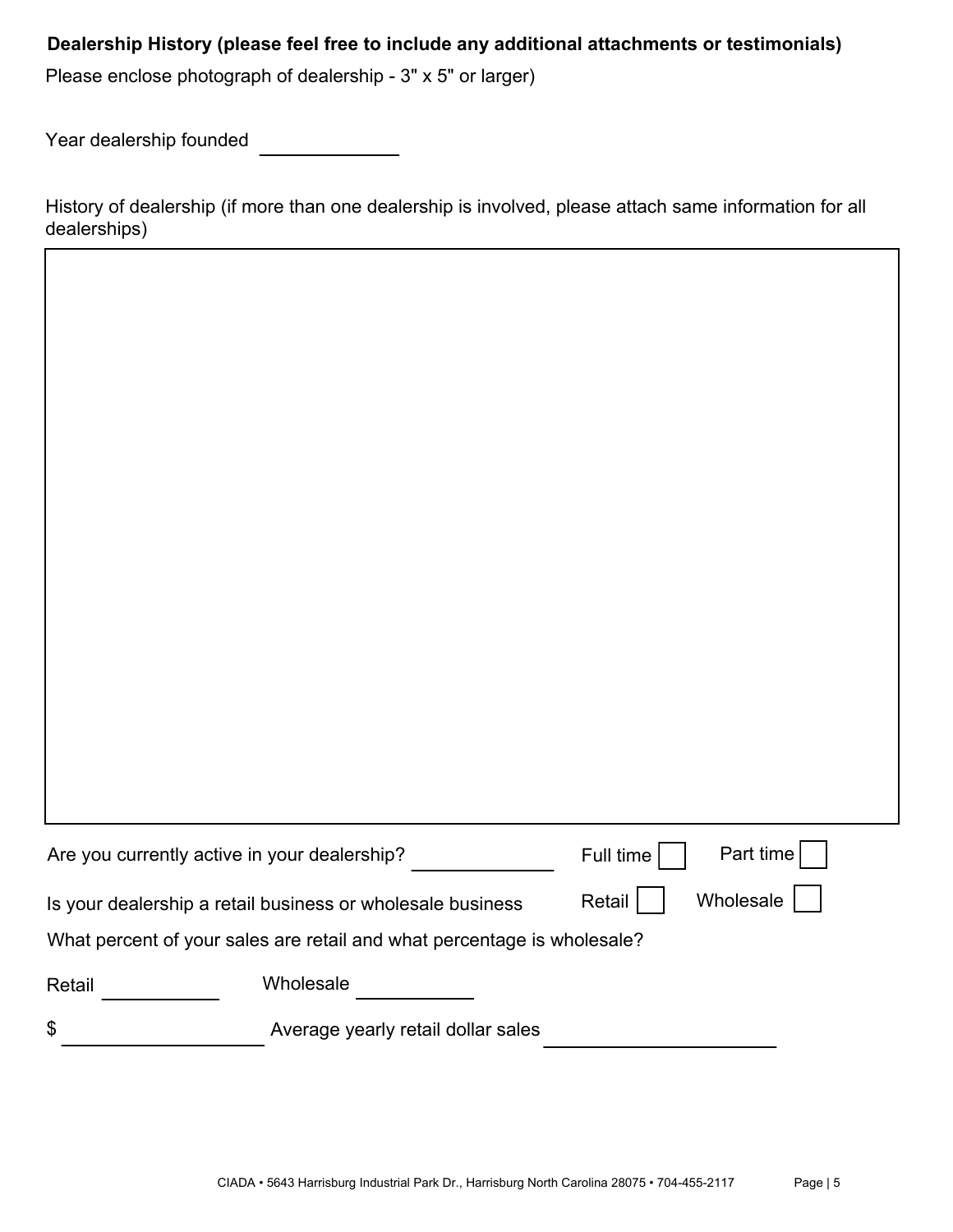## **The Candidate as a Good Dealer (please feel free to include any additional attachments or testimonials)**

Dealer license number and state licensed in

CIADA Membership Number

How long have you been a member of CIADA

Are you the Dealer Principal or Chief Corporate Officer of the Dealership?

Number of used cars sold last year

Physical Location Information (include improvments)

## Reputation as an ethical dealer (attach testimonials)

Have you ever been convicted of a felony? If yes, please explain

Has your dealer license ever been revoked? If yes, please explain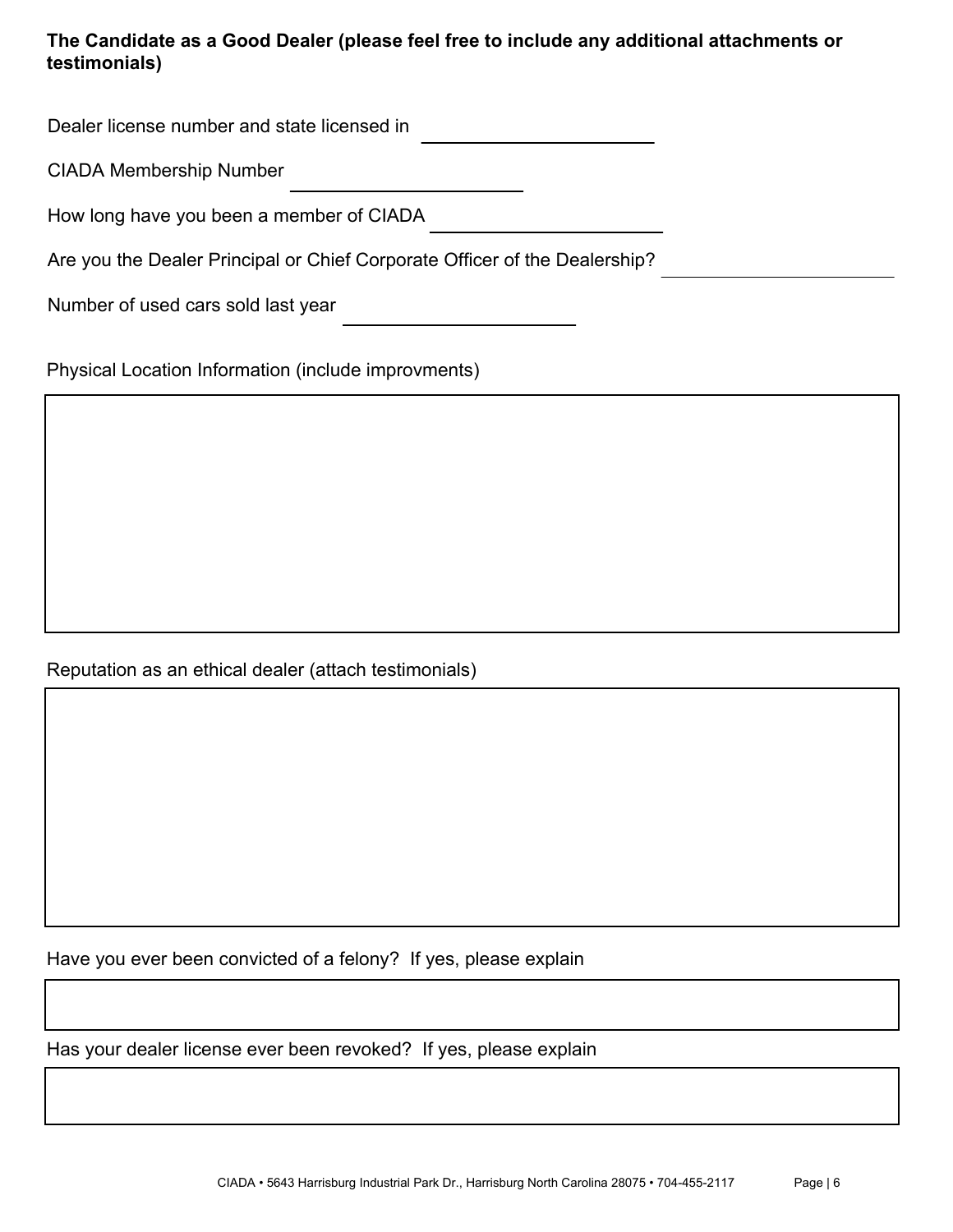Number of employees and record of service

Summary of employee attitudes, adequacy and competence (attach any employee testimonials)

Highlights of your business philosophy (please feel free to include any additional attachments)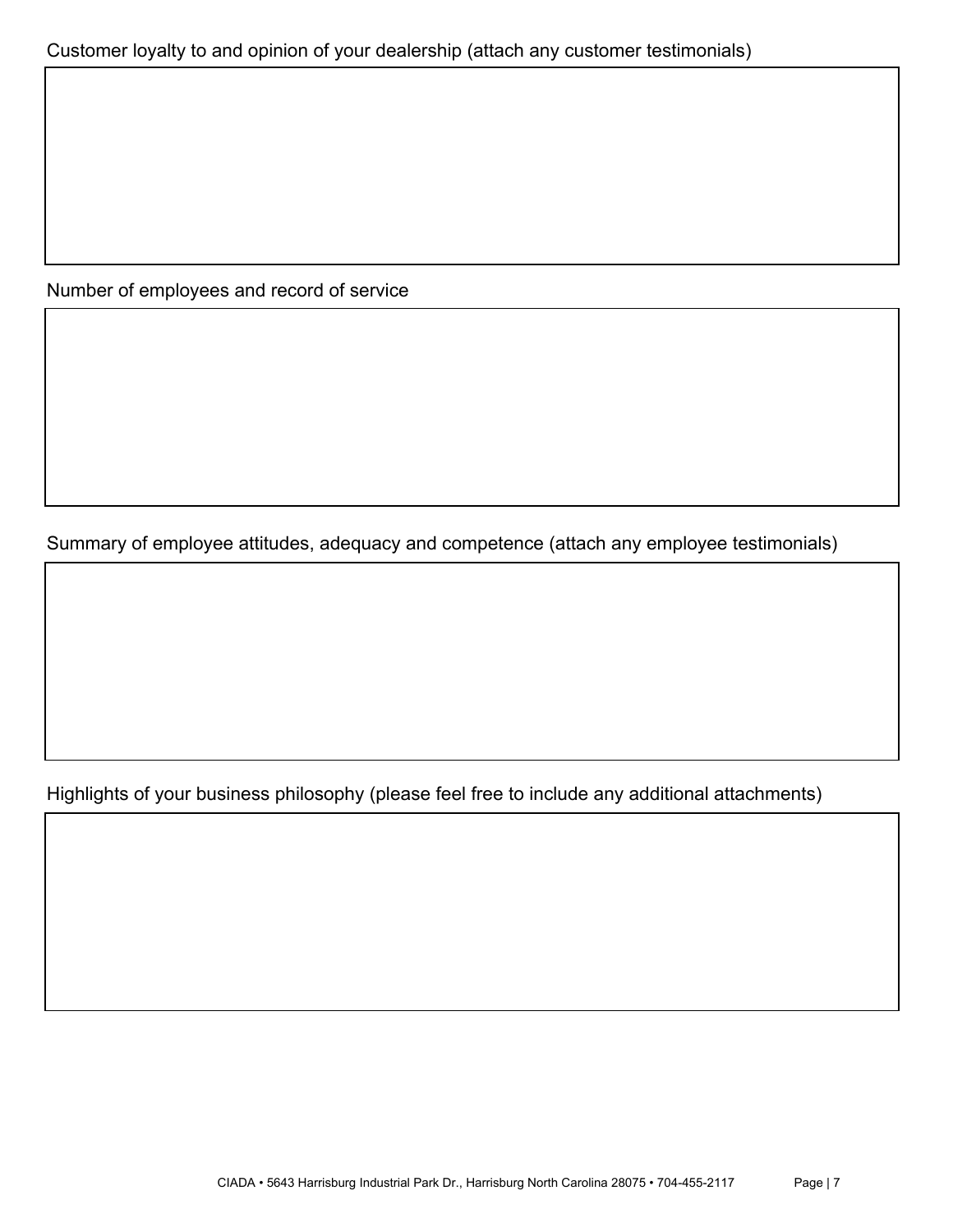### **Dealer Association Service (please feel free to include any additional attachments or testimonials)**

Please include dates, specific offices, committee assignments, honors, etc.

CIADA Current

# CIADA Past (give dates)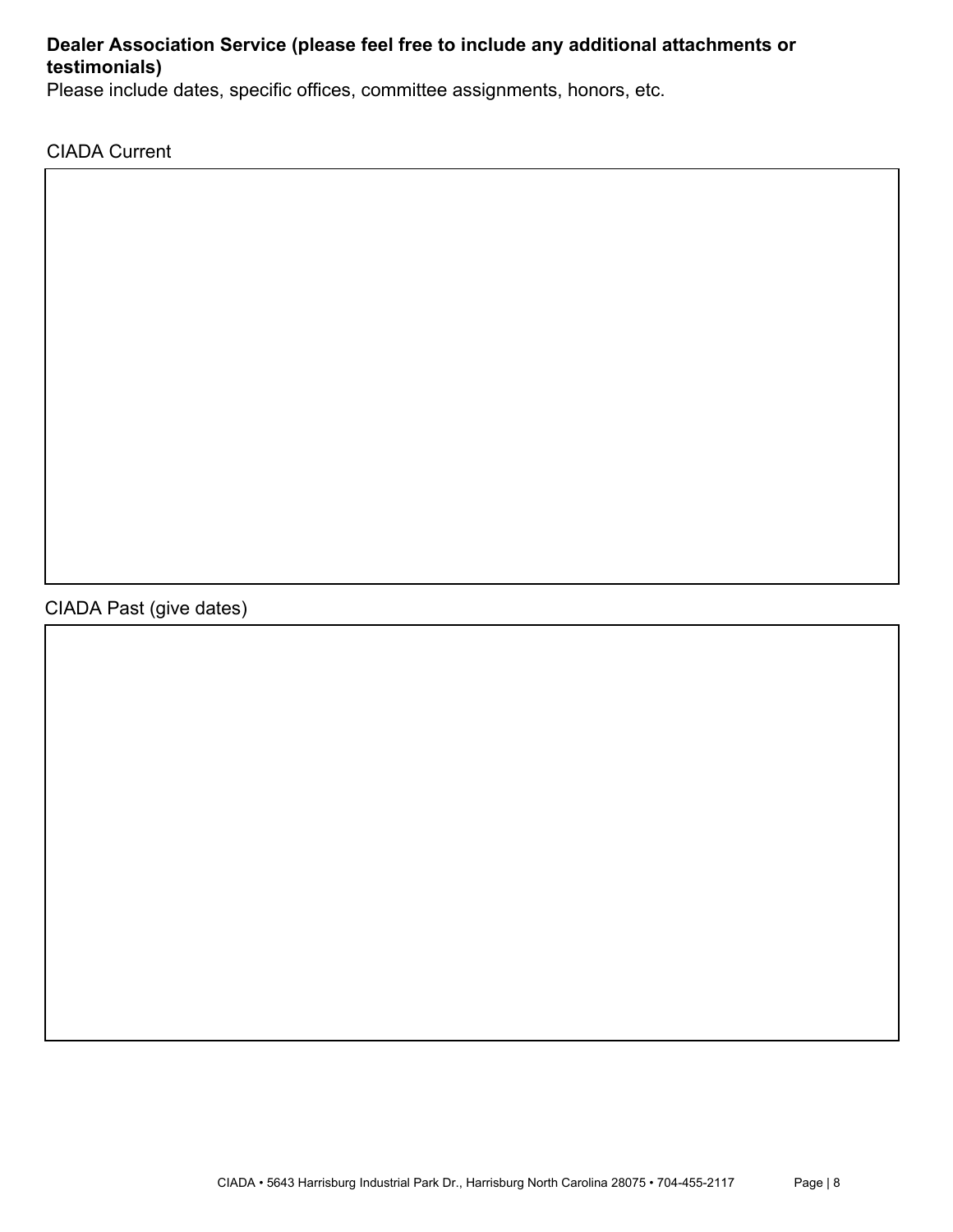## **The Candidate as a Good Citizen (please feel free to include any additional attachments or testimonials)**

Civic and community activities (as applicable)

Civil organizatations of which a member (list offices held or honors received and give dates)

Civic citizenship awards (explain awards and give dates)

Political service and activities (elective or appointive office held, committee work) **Current** 

Past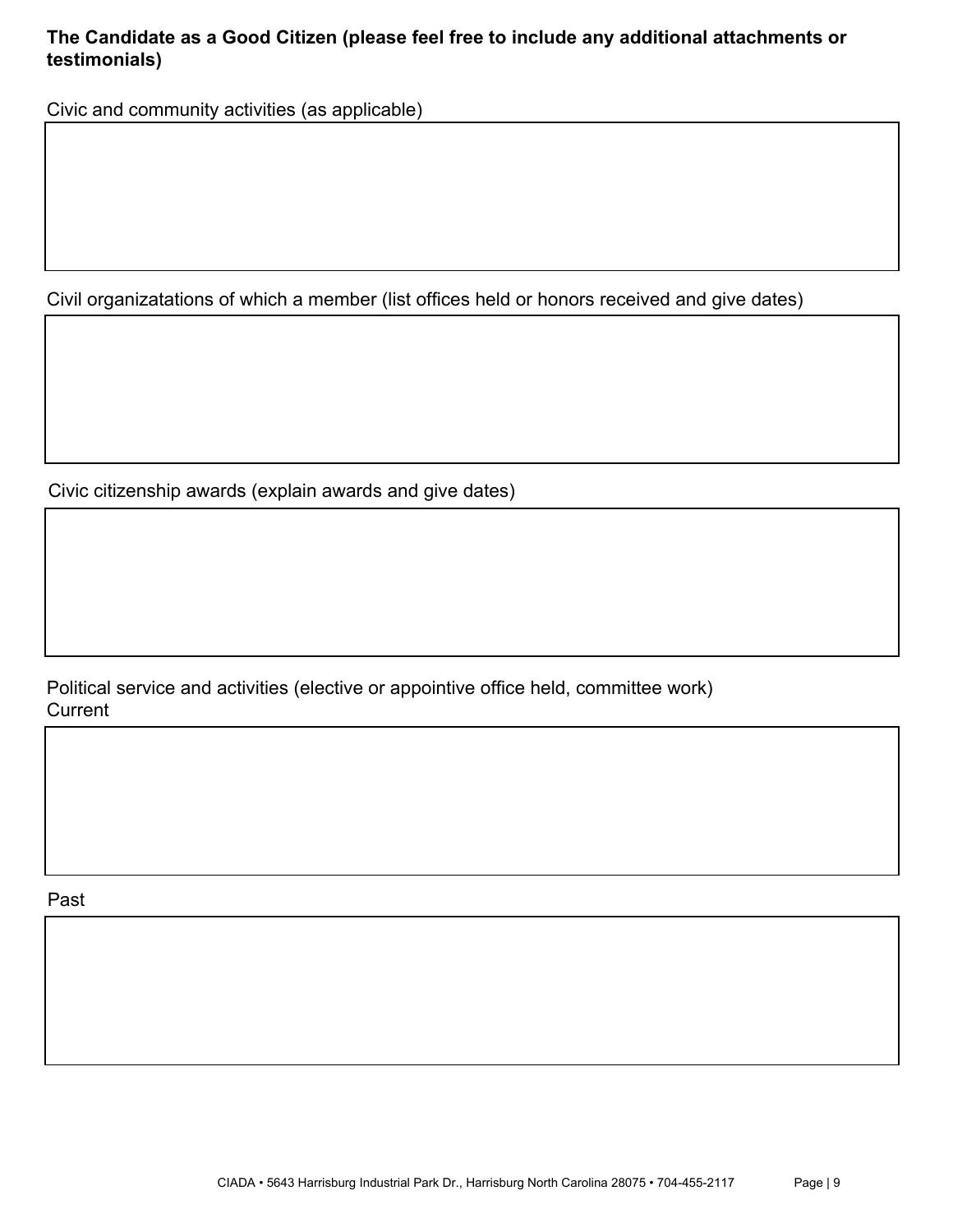### Past

Any other forms of service or contributions to benefit others **Current** 

#### Past

Additional comments pertinent to your status as a good citizen (please feel free to include any additional attachments)

*I certify that my answers are true and complete to the best of my knowledge.*

Signature of Nominee **Printed Name of Nominee** 

Signature of State Executive Director **Name 19 Constants Constructed Printed Name of State Executive Director** 

Date of Submission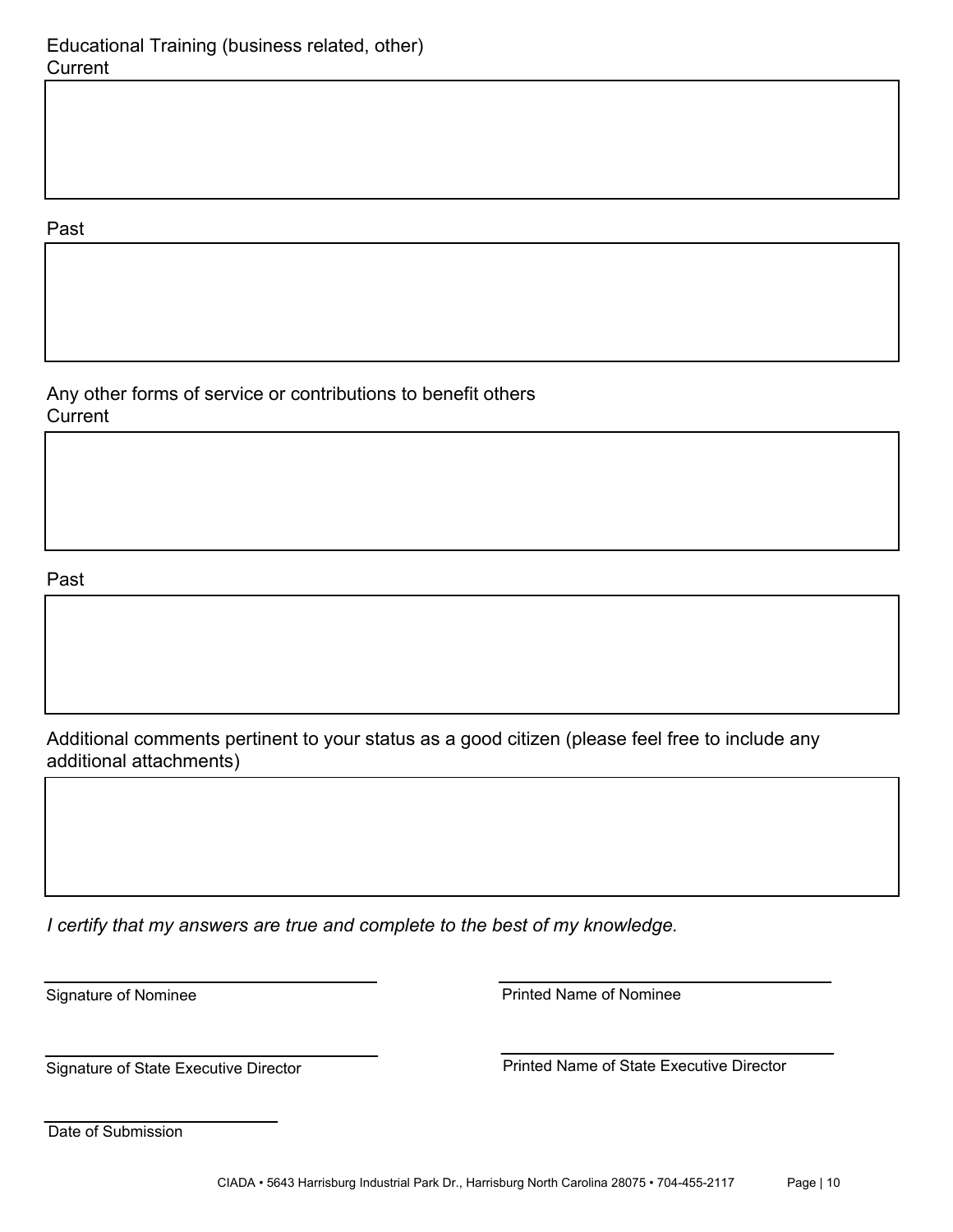

Our selection committee will use the recommended guidelines by Carolines Independent Automobile Dealers Association (CIADA) to assist in selecting CADA's Quality Dealer of the Year.

### **The basic qualifications for a Quality Dealer Nominee should be:**

**SERVICE TO INDUSTRY** - Dealers should show their commitment to the industry through dedicated service by attending and participating in industry events and being willing to serve and help others in the independent automotive dealer industry.

### **Candidates should meet the following criteria:**

- 1. Be a member of CIADA in good standing and 18 or older.
- 2. Support their respective state association through their dedicated service.
- 3. Support CIADA through their dedicated service.
- 4. Demonstrate a willingness to help perform Association duties when asked by the various state and national association leaders.
- 5. Display a willingness to serve the Used Motor Vehicle Industry through helpful service to fellow dealers by sharing their knowledge, talent, and experience.
- 6. Willingness to commit to attending their respective annual state and national Conventions.
- 7. They will have the necessary credentials to compete at the national level since they will represent their state association in a national competition.

**OUTSTANDING BUSINESS OPERATOR** - The dealer should be committed to offering exceptional service to customers, both during and after a sale. Dealers should always maintain the highest employee and business associate relations standards. Dealers should be highly respected and enjoy a good personal and business reputation within their local community.

## **Candidates should meet the following criteria:**